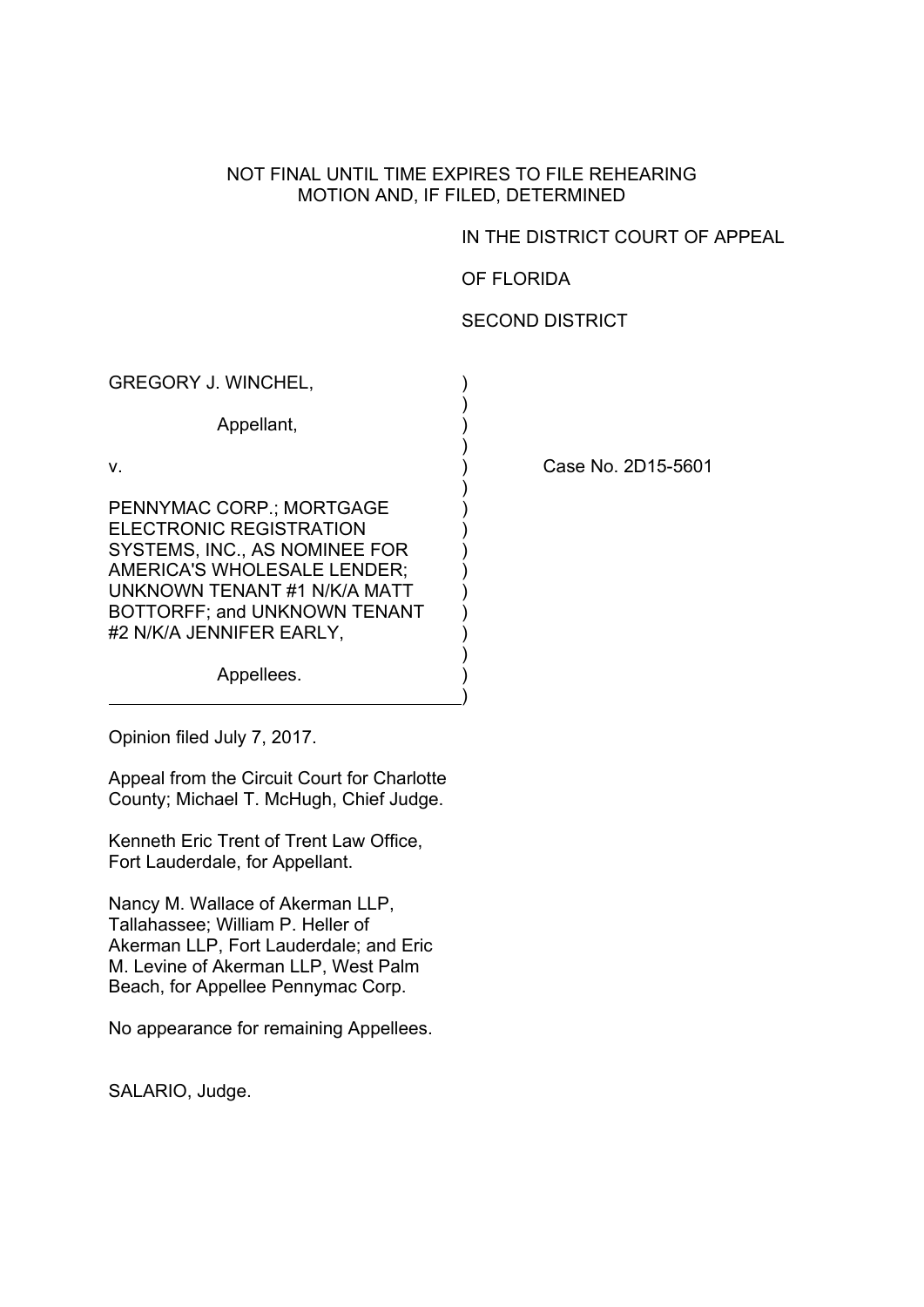Gregory Winchel appeals from a final judgment of foreclosure in favor of PennyMac Corp. The judgment was rendered after the trial judge approved the report and recommendations of a foreclosure magistrate following a nonjury trial at which Mr. Winchel was not represented because his counsel failed to appear. Because Pennymac failed to prove its standing at the inception of the case—a matter as to which it bore the burden of proof—we are required to reverse.

This case began when JPMorgan Chase Bank filed a complaint to reestablish a lost note under which Mr. Winchel was the borrower and to foreclose a mortgage that secured his obligations under the note. It alleged that JPMorgan had the right to enforce the note, which it either had at the time the note was lost or acquired from someone else who did. It also attached copies of a note and mortgage naming America's Wholesale Lender as the lender and an assignment of the note and mortgage from Mortgage Electronic Registration Systems as nominee for America's Wholesale Lender to Countrywide Home Loans, Inc. Because those attachments did not say anything about JPMorgan, however, they did not, standing alone, bear out its allegations concerning its right to enforce the note.

Over a year later, a purported original of the note was filed. That note was identical to the copy attached to the complaint, except that it contained a blank, undated indorsement signed by Countrywide. Not long thereafter, JPMorgan filed a motion to substitute PennyMac as the plaintiff. It alleged that the note and mortgage had been transferred and assigned to PennyMac and included an attached assignment of the mortgage, but not the note, from JPMorgan to PennyMac. The motion was granted. Although the complaint was never amended to delete the claim to reestablish a lost note, it is clear that from the time PennyMac was substituted, the case proceeded on

- 2 -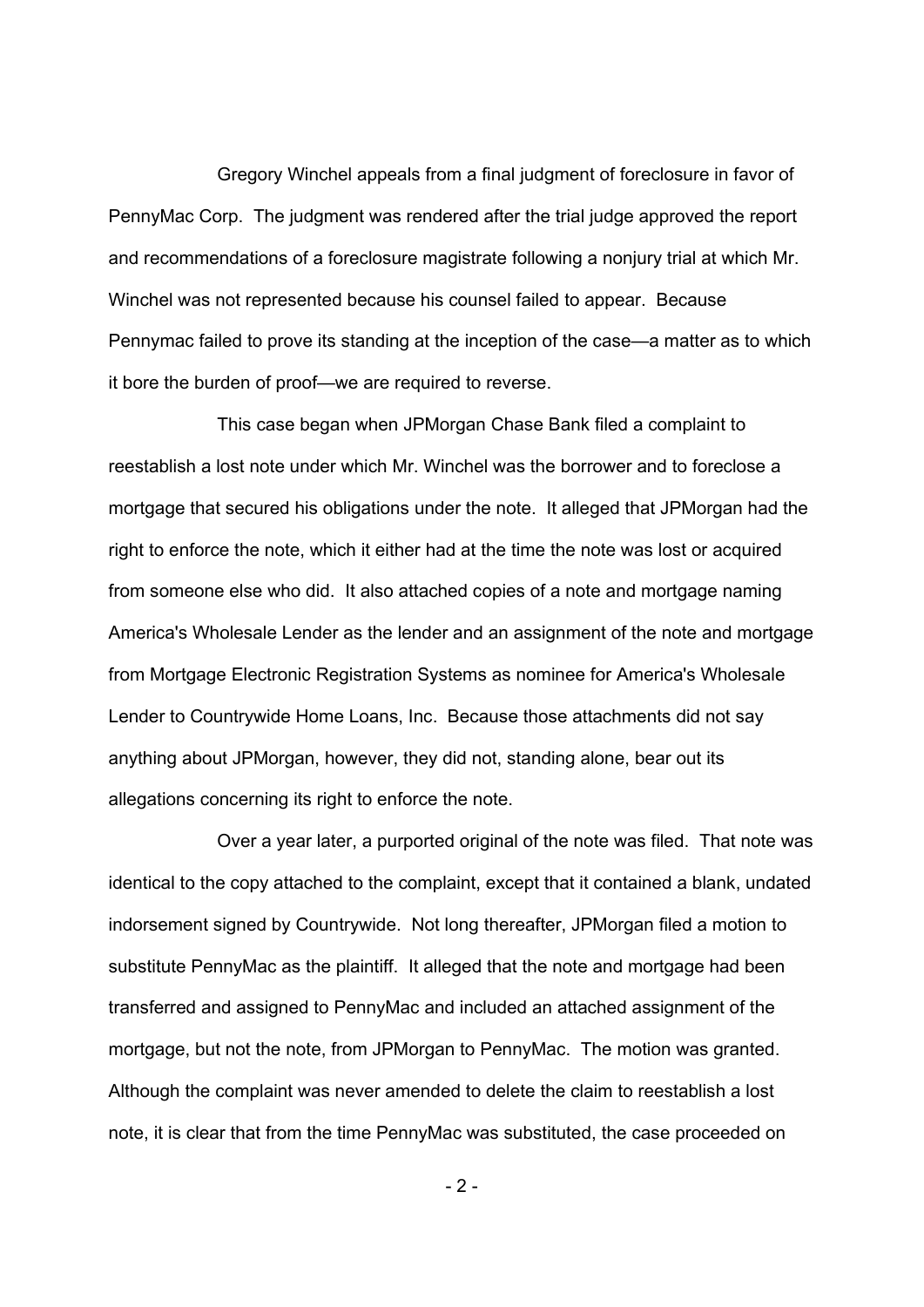the theory that PennyMac was entitled to enforce the note not because it was entitled to do so under the lost note statute, but rather because it was either the holder of the note or a nonholder in possession of the note with the rights of a holder.<sup>1</sup> See § 673.3011, Fla. Stat. (2012) (defining persons entitled to enforce a negotiable instrument as a holder, a nonholder in possession with the rights of a holder, or a person not in possession entitled to enforce under the lost note or mistake statutes).

Mr. Winchel then filed an answer in which he alleged as an affirmative defense a lack of standing at the time the complaint was filed—what is commonly called a defense of "no standing at inception."2 Thereafter, the trial judge entered an order referring the case to a foreclosure magistrate to conduct a nonjury trial, see Fla. R. Civ. P. 1.491, and scheduling that trial for a date and time certain.

Mr. Winchel's attorney did not appear at the trial. The court minutes reflect that the case was called at the scheduled time and again fifteen minutes later, with plans to proceed without the attorney once it was called a third time. Meanwhile, Mr. Winchel's attorney's office filed an emergency motion to continue—alleging that a member of his staff incorrectly informed the attorney of his schedule for the day of trial, that the attorney was at that moment driving across the state to the courthouse, and that the attorney was having difficulty with a low tire during the trip. It is not clear when or if the attorney made it to the courthouse that day, but when the case was called for the

<sup>&</sup>lt;sup>1</sup>At the trial, PennyMac's counsel agreed to dismiss the lost note count. Best practices, however, would have included the timely filing of an amended complaint that deleted the lost note count and that stated the basis of PennyMac's authority to enforce the note once the original was located and transferred to it.

<sup>2</sup>The answer was not filed earlier because Mr. Winchel had filed a motion to dismiss the complaint which postponed the filing of the answer until the motion was decided. See Fla. R. Civ. P. 1.140(a)(3).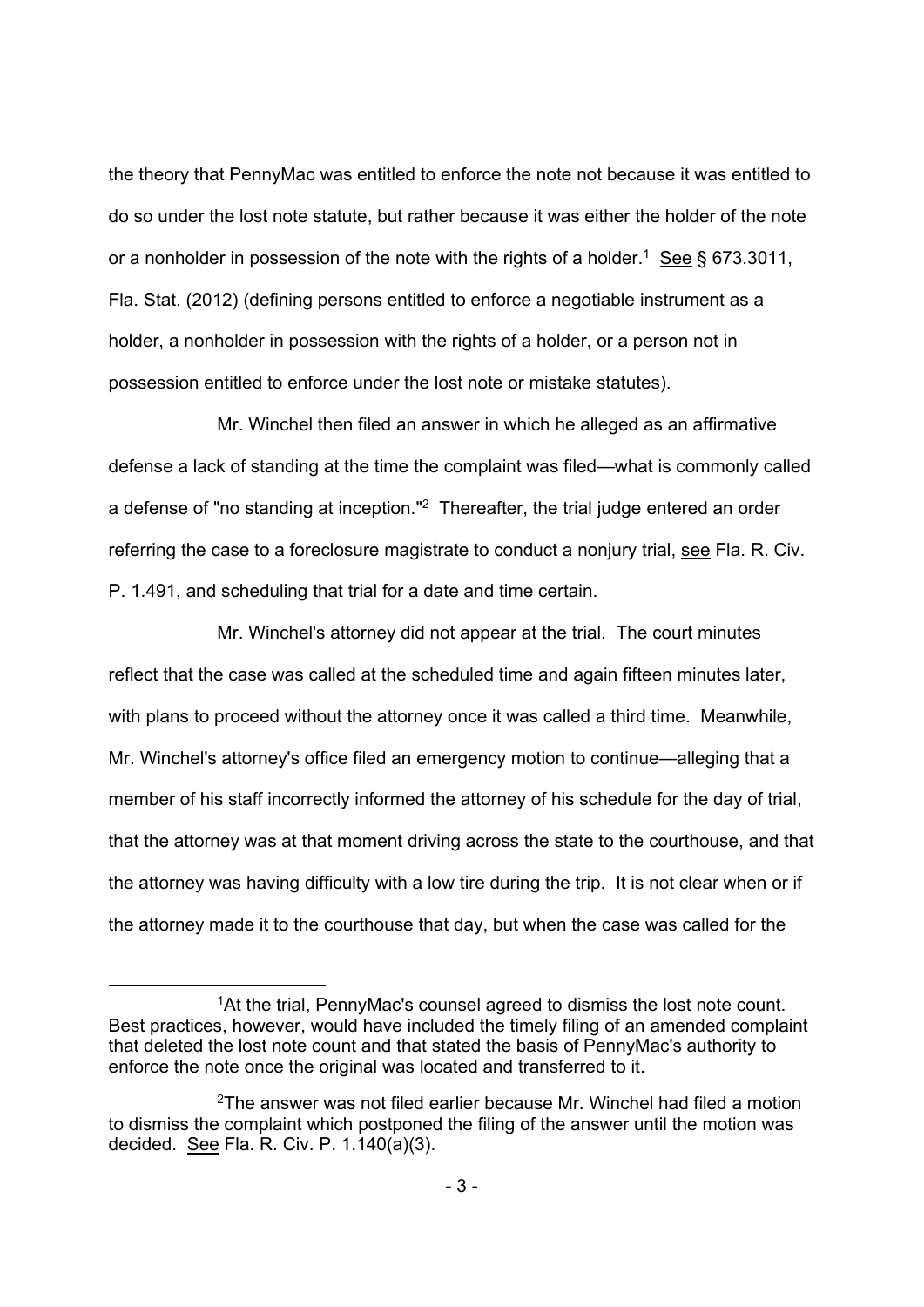third time, the attorney was absent, and the magistrate denied the emergency motion to continue and conducted a nonjury trial with only PennyMac's counsel participating.

PennyMac's trial evidence consisted of the testimony of a single witness through whom three documents were admitted: (1) a limited power of attorney from JPMorgan to PennyMac giving PennyMac authority to foreclose certain mortgage loans identified in a separate loan purchase and servicing agreement, (2) an acceleration notice informing Mr. Winchel that he was in default, and (3) Mr. Winchel's loan payment history. There was, however, no evidence presented to show that JPMorgan was entitled to enforce Mr. Winchel's note at the time the complaint was filed. The original note—which was not admitted into evidence but that the magistrate recognized was in the court file—bore an undated indorsement in blank. PennyMac did not produce testimony or documents showing when JPMorgan came into possession of the note or, if it was a nonholder in possession, when it acquired the rights of a holder to enforce the note.

After the trial, the magistrate issued a report finding that PennyMac proved its case and recommending entry of a proposed final judgment of foreclosure tendered by PennyMac at trial. Mr. Winchel filed exceptions to the report and recommendations, see Fla. R. Civ. P. 1.490(i), (j); 1.491(f), arguing that the magistrate lacked authority to deny his emergency motion to continue. After a hearing, the trial judge rendered orders overruling Mr. Winchel's objections and approving the report and recommendations. A final judgment of foreclosure was separately entered.

In this timely appeal, Mr. Winchel asserts that the judgment should be reversed both because PennyMac failed to prove standing at the inception of the case and because the magistrate lacked authority to deny his emergency motion to continue.

 $-4-$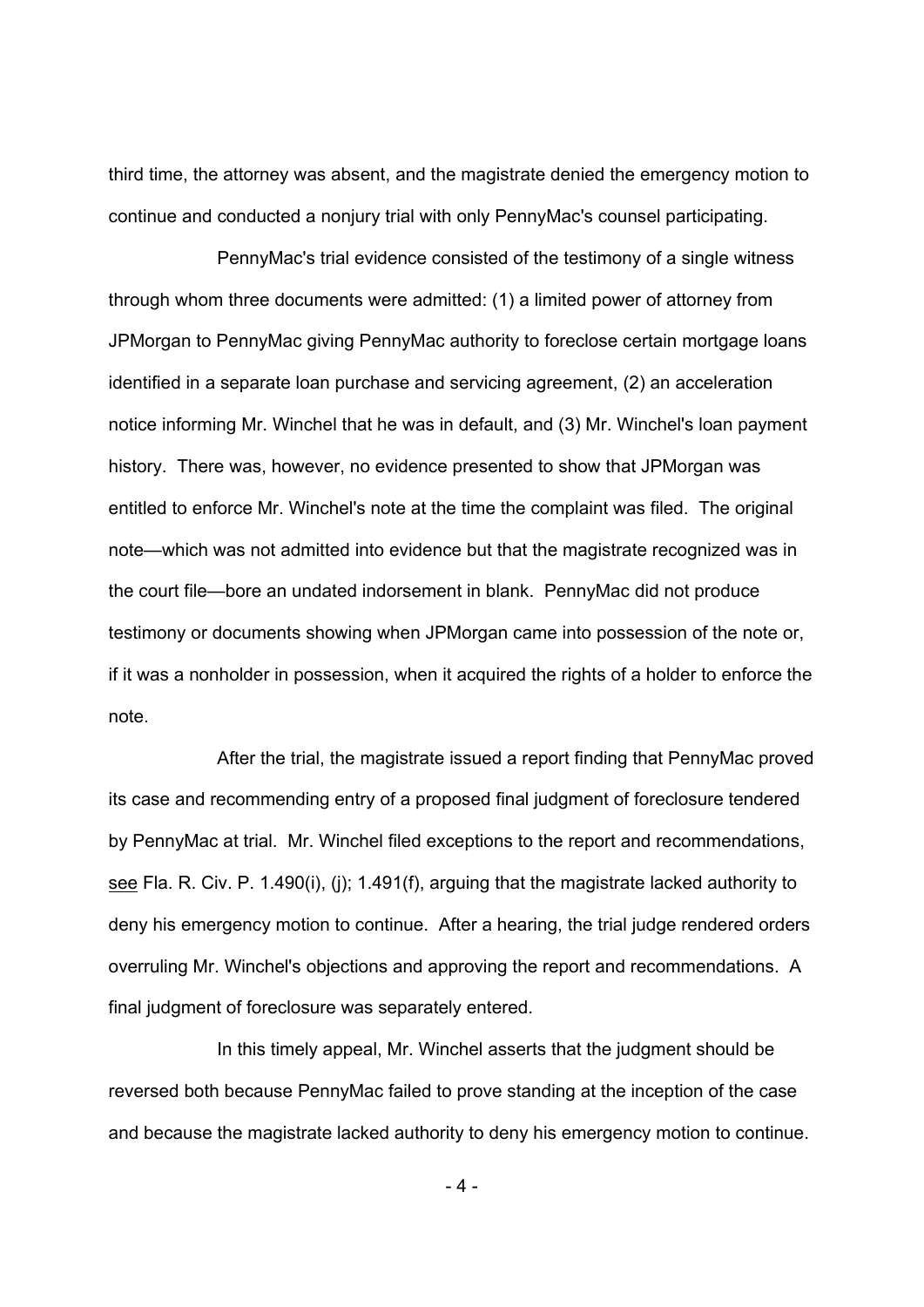We agree that PennyMac failed to prove standing at inception and, because we reverse on that basis, do not address Mr. Winchel's argument concerning the requested continuance. On the standing issue, our review is de novo. See St. Clair v. U.S. Bank Nat'l Ass'n, 173 So. 3d 1045, 1046 (Fla. 2d DCA 2015).

As defenses go, standing has become something of a legal oddity. We treat it as an affirmative defense in that the defendant must put it in play by raising it in an appropriate pleading—ordinarily, the answer.<sup>3</sup> See Dage v. Deutsche Bank Nat'l Tr. Co., 95 So. 3d 1021, 1024 (Fla. 2d DCA 2012) ("[L]ack of standing is an affirmative defense that must be raised by the defendant and the failure to raise it generally results in waiver." (alteration in original) (quoting Phadael v. Deutsche Bank Tr. Co. Ams., 83 So. 3d 893, 895 (Fla. 4th DCA 2012))); see also Fla. R. Civ. P. 1.110(d) (requiring that affirmative defenses be pleaded in the answer). Yet once injected into a case by a defendant's pleading, we say that it must be proved at trial by the plaintiff. See Dickson v. Roseville Props., LLC, 198 So. 3d 48, 50 (Fla. 2d DCA 2015); May v. PHH Mortg. Corp., 150 So. 3d 247, 248 (Fla. 2d DCA 2014). Once put at issue by a defendant, then, standing becomes a part of the prima facie case that a foreclosure plaintiff must prove in order to secure a judgment. See Dhanik v. HSBC Bank USA, Nat'l Ass'n, 210 So. 3d 113, 115 (Fla. 2d DCA 2016).

<sup>3</sup>But see McLagan v. Fed. Home Loan Mortg. Corp., 145 So. 3d 943, 945 (Fla. 2d DCA 2014) (holding that standing was sufficiently raised when defendant denied standing allegations in complaint, raised standing in a motion for summary judgment, and argued standing in response to plaintiff's motion for summary judgment, which resulted in the summary judgment on appeal (citing Maynard v. Fla. Bd. of Educ. ex rel. Univ. of S. Fla., 998 So. 2d 1201, 1206 (Fla. 2d DCA 2009))).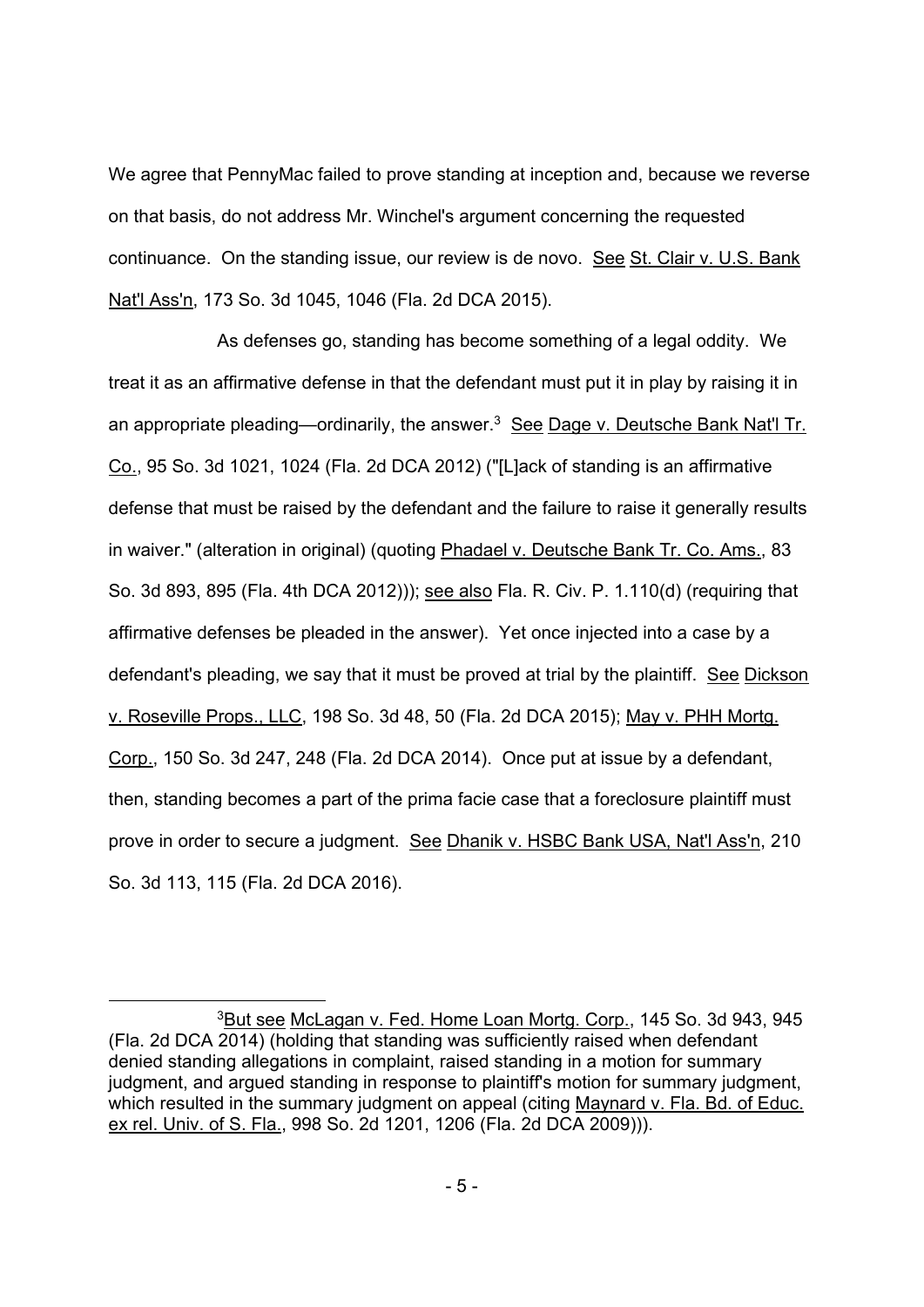Because the count to reestablish a lost note fell out of the case, PennyMac's standing hinged on whether it and its predecessor in interest were the holders of Mr. Winchel's note or nonholders in possession with the rights of a holder. See § 673.3011(1), (2); Creadon v. U.S. Bank N.A., 166 So. 3d 952, 954 (Fla. 2d DCA 2015). PennyMac was required by law to prove standing under either theory both at the time of trial and also at the inception of the case. See Powers v. HSBC Bank USA, N.A., 202 So. 3d 121, 122-23 (Fla. 2d DCA 2016). Because PennyMac was substituted as plaintiff for JPMorgan after the complaint was filed, proof of standing at inception required proof that JPMorgan had standing when it filed the complaint. See Russell v. Aurora Loan Servs., LLC, 163 So. 3d 639, 642 (Fla. 2d DCA 2015).

There was a complete absence of any such evidence here. Because no one has argued otherwise, we assume that the magistrate properly considered the purported original note in the court file. But see Heller v. Bank of Am., N.A., 209 So. 3d 641, 644 (Fla. 2d DCA 2017). That note, however, was filed after the complaint was filed, did not show that JPMorgan was the original lender, and bore an undated, blank indorsement. There was no testimony or other evidence to explain when the indorsement was placed on the note. As such, PennyMac failed entirely to show that the note had been indorsed at the time the complaint was filed or that JPMorgan was in possession of the note at that time. It thus failed entirely to prove that JPMorgan was either a holder or a nonholder in possession at the inception of the case. See Phan v. Deutsche Bank Nat'l Tr. Co., 198 So. 3d 744, 747 (Fla. 2d DCA 2016) ("Under the law, without the requisite proof of possession at the time a foreclosure action is commenced, the plaintiff's status as the holder of the note—and, hence, its authority to enforce the note in foreclosure—remains unproven, and its complaint untenable." (citing Focht v.

- 6 -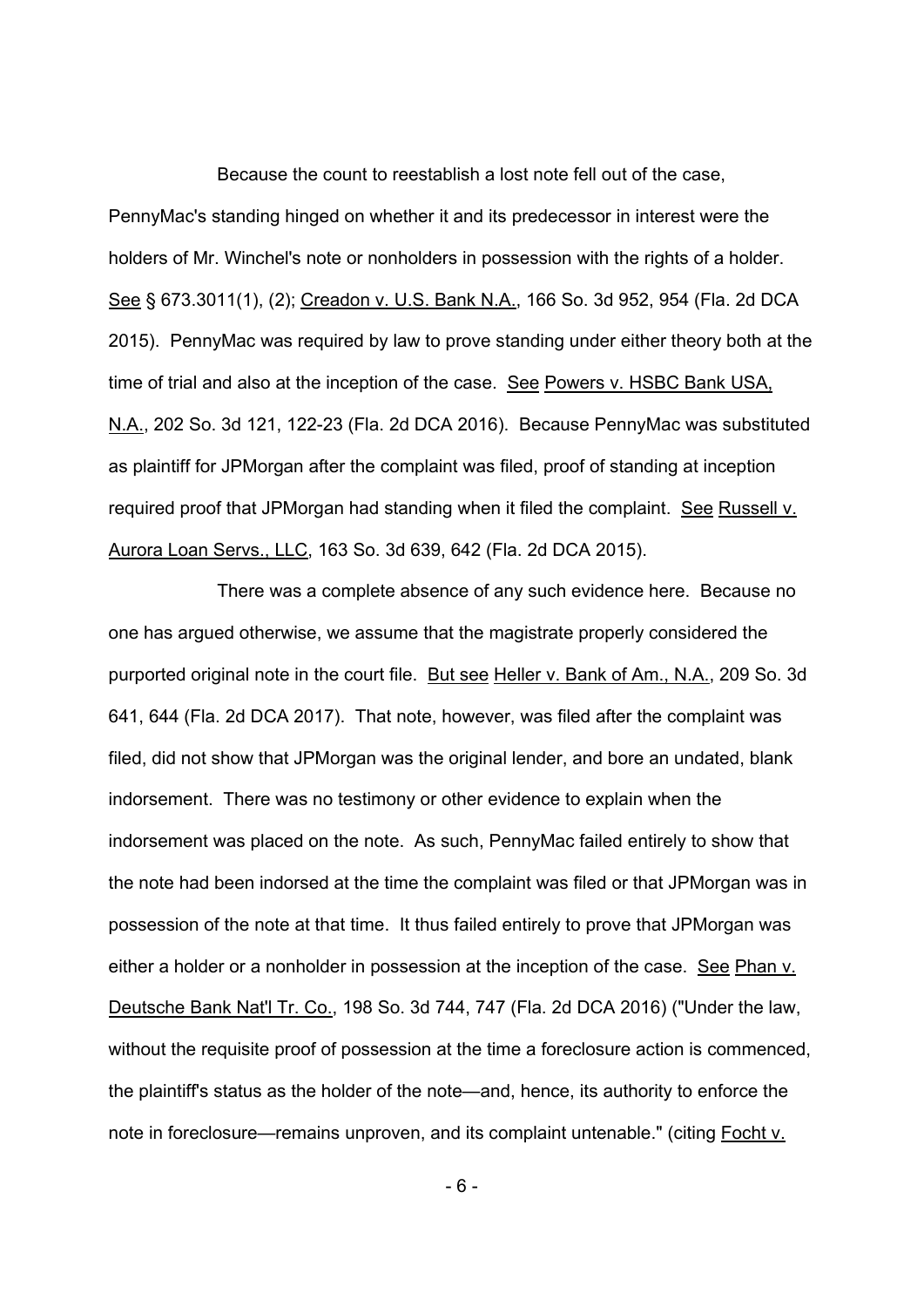Wells Fargo Bank, N.A., 124 So. 3d 308, 310 (Fla. 2d DCA 2013))); Corrigan v. Bank of Am., N.A., 189 So. 3d 187, 190 (Fla. 2d DCA 2016) (en banc) ("Though Bank of America later filed the original note and mortgage along with an assignment, these documents did not establish standing at the time the original complaint was filed because the endorsement was undated and the assignment was dated after the original complaint was filed.").

There was nothing else in PennyMac's trial evidence to show that JPMorgan had standing at inception under any theory. Having been set with the burden to prove standing at inception once Mr. Winchel pleaded it as an affirmative defense, PennyMac failed to carry it, and the final judgment must be reversed. See, e.g., Jallali v. Christiana Tr., 200 So. 3d 149, 151-53 (Fla. 4th DCA 2016) (reversing foreclosure judgment based on plaintiff's failure to prove standing at inception where, as here, the defendant failed to appear at trial).

PennyMac argues that all of this is academic because Mr. Winchel did not object to its proof of standing at inception at the trial (he was not there) or in his exceptions to the magistrate's report and recommendations. As such, it says that Mr. Winchel failed to preserve this issue for appeal. See Franklin v. Patterson-Franklin, 98 So. 3d 732, 738 (Fla. 2d DCA 2012) (discussing requirement that appellate grounds be preserved by timely objection in the trial court). Under Florida Rule of Civil Procedure 1.530(e), however, Mr. Winchel was not required to object in order to raise the sufficiency of PennyMac's proof of standing on appeal. Rule 1.530(e) provides as follows:

> When an action has been tried by the court without a jury, the sufficiency of the evidence to support the judgment may be raised on appeal whether or not the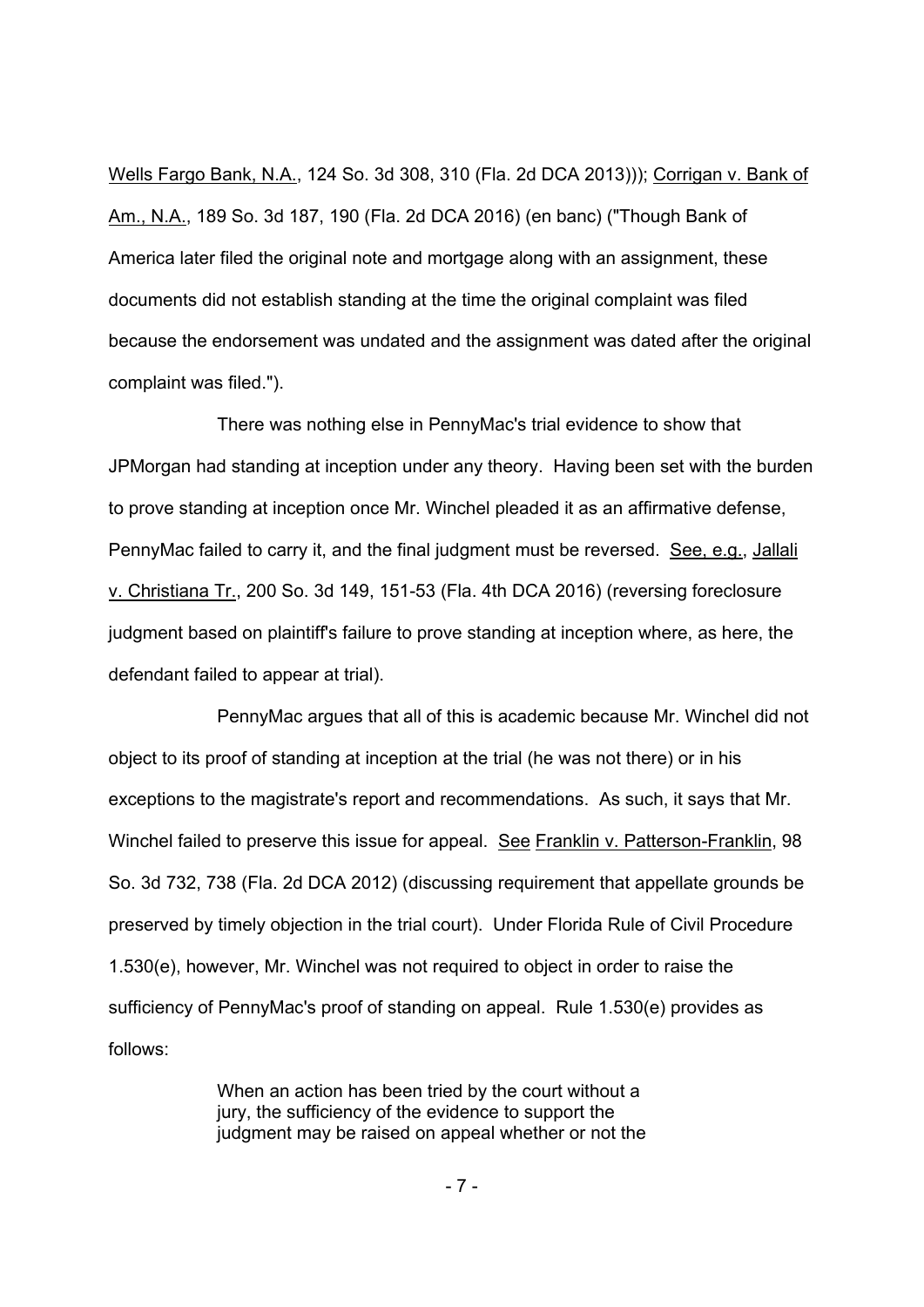party raising the question has made any objection thereto in the trial court or made a motion for rehearing, for new trial, or to alter or amend the judgment.

Under the plain language of the rule, when there has been a nonjury trial and the appellate issue is the sufficiency of the evidence to support the judgment, the failure to object based on the insufficiency of the evidence will not bar raising that issue on appeal. See, e.g., Correa v. U.S. Bank Nat'l Ass'n, 118 So. 3d 952, 954-55 (Fla. 2d DCA 2013) (holding that foreclosure defendant's failure to object to sufficiency of the evidence to support reestablishment of lost note in the trial court did not bar raising the issue on appeal). There is, of course, no question that this was a nonjury trial. Furthermore, as explained above, when Mr. Winchel raised standing in his answer, PennyMac became obligated to prove the standing it asserted in order to win a judgment in the trial court. As such, the appellate issue Mr. Winchel raises goes to the sufficiency of the evidence to support a judgment. See, e.g., Delia v. GMAC Mortg. Corp., 161 So. 3d 554, 555 n.1 (Fla. 5th DCA 2014) (applying rule 1.530(e) to hold that foreclosure defendant's failure to object at nonjury trial to plaintiff's standing did not preclude the appeal because it was an issue of sufficiency of the evidence); Lacombe v. Deutsche Bank Nat'l Tr. Co., 149 So. 3d 152, 153 (Fla. 1st DCA 2014) (same). For that reason, his failure to object in the trial court—whether during the nonjury trial or by way of exceptions to the magistrate's report and recommendations—does not prohibit him from raising the issue on appeal.4

 <sup>4</sup>PennyMac cites Rosen v. Wilson, 922 So. 2d 401 (Fla. 4th DCA 2006), for the proposition that when a specific objection is not included in a party's exceptions to a magistrate's report and recommendations, the issue not specifically objected to is unpreserved for appeal. However, that case did not involve a challenge to the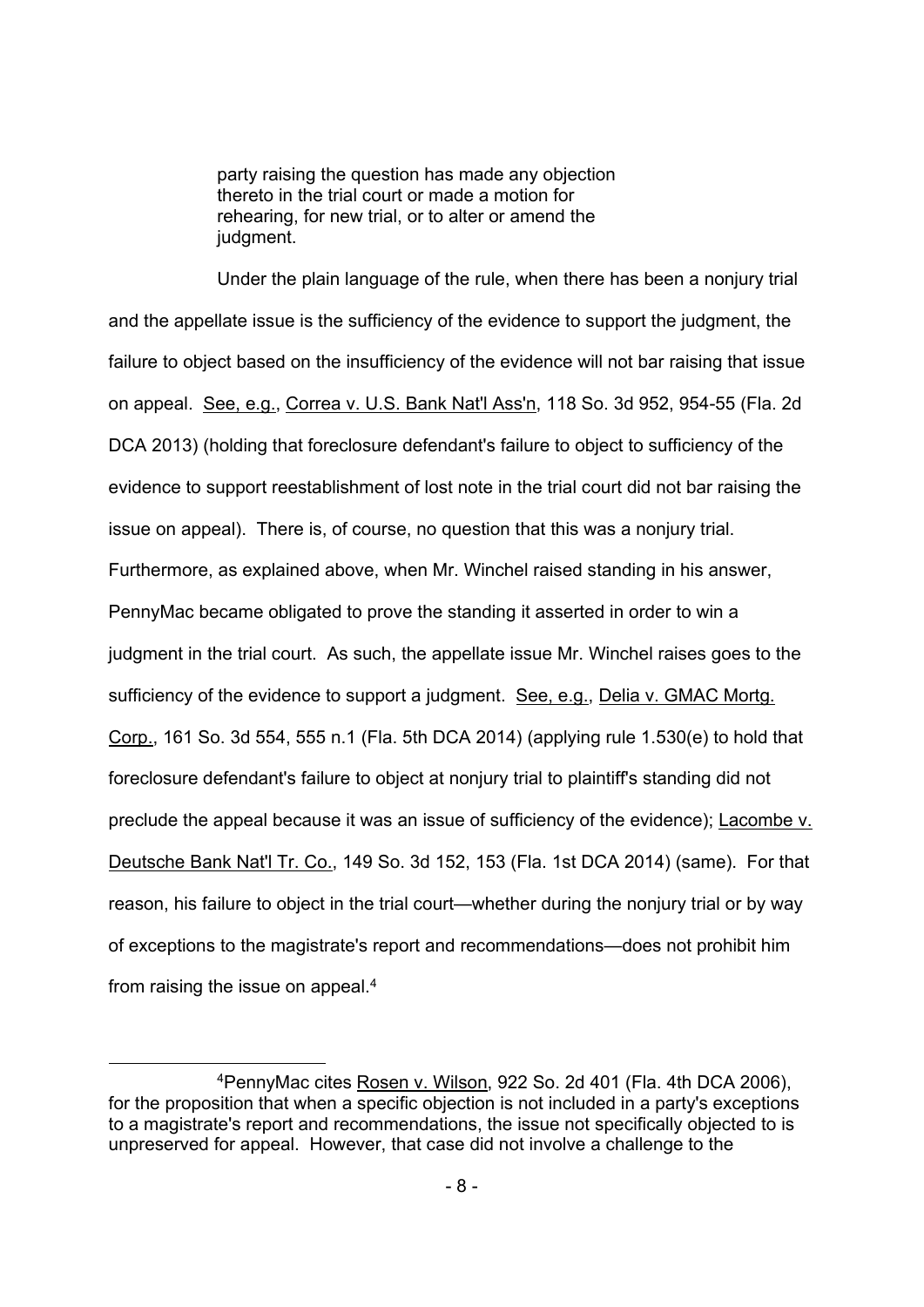PennyMac argues, however, that a nonjury trial before a foreclosure magistrate is not a trial before "the court without a jury" within the meaning of rule 1.530(e) (emphasis added). The premise of this argument is that a proceeding before a magistrate without a jury is not a nonjury trial before "the court," even though the results of the proceeding are reviewed by and a final judgment is entered by a trial judge. We disagree. A foreclosure magistrate is appointed by the chief judge of a circuit as necessary to "expeditiously preside over all actions and suits for the foreclosure of a mortgage on residential real property." Fla. R. Civ. P. 1.491(a). The magistrate may conduct those duties only with the consent of the parties, pursuant to an order referring a matter to the magistrate, and under the supervision of the court. Fla. R. Civ. P. 1.490(d); 1.491(b), (c). That is what happened here; the trial judge made an order referring the case to the foreclosure magistrate for the purpose of conducting a nonjury trial, and the parties (including PennyMac) consented to the magistrate's doing so. Under the rules and order referring the case to her, the magistrate conducted the nonjury trial on the court's behalf and as its officer. Cf. Burns v. Burns, 13 So. 2d 599,

 $\overline{a}$ 

sufficiency of the evidence in a nonjury trial; it involved a putative legal error in a magistrate's determination that a party was not entitled to attorney's fees. Id. at 402. As such, rule 1.530(e)'s exception to the general rules of preservation, which applies in this case, could not have applied in Rosen. Because here rule 1.530(e) excuses Mr. Winchel's failure to object in the trial court, we need not consider the potential tension between Rosen and other cases that have held that a failure to file any exceptions to a magistrate's report and recommendations does not prohibit raising appellate issues embedded in it. See, e.g., P.P. v. Dep't of Children & Family Servs., 86 So. 3d 556, 560 (Fla. 2d DCA 2012) (holding that the failure to file exceptions to a report and recommendations in the juvenile context did not bar raising an issue on appeal); U.S. Bank Nat'l Ass'n v. Grant, 180 So. 3d 1092, 1093 (Fla. 4th DCA 2015) ("We have considered and reject the Association's argument that the Bank's failure to file exceptions to the special master's report precludes appellate review."); Apsoft, Inc. v. WebClay, 983 So. 2d 761, 764 n.1 (Fla. 5th DCA 2008) (holding that failure file exceptions at all does not bar raising appellate issues).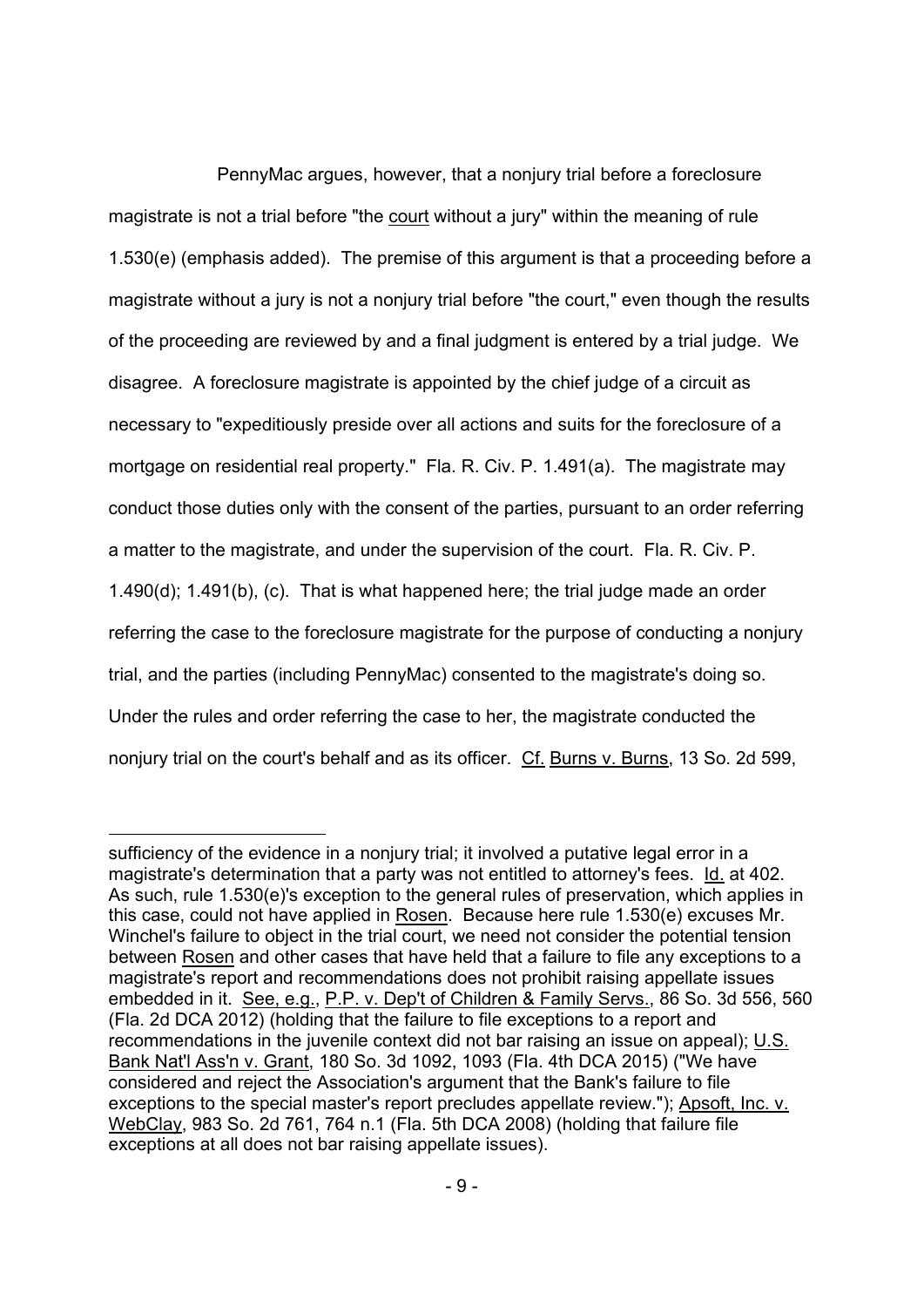602 (Fla. 1943) (describing a special master, the precursor to the magistrate, as "a highly important and responsible officer of the court, acting for and under the appointment of the court, and vested with considerable authority of a judicial nature"). She was acting for the court for purposes of conducting the nonjury trial, and that trial was thus a trial before "the court" within the meaning of rule 1.530(e). Furthermore, the trial court entered the final judgment of foreclosure without jury findings by adopting the findings and recommendations it had tasked the magistrate to make. That is by definition a type of judgment entered by a trial court upon a nonjury trial, as are all judgments in judicial foreclosures in Florida.

Finally, PennyMac asserts that our decision in Sanabria v. PennyMac Mortgage Investment Trust Holdings I, LLC, 197 So. 3d 94 (Fla. 2d DCA 2016), holds that notwithstanding rule 1.530(e), a foreclosure defendant must raise the sufficiency of the plaintiff's evidence on standing at inception at trial in order to preserve it for appeal. PennyMac stretches that case too far. Anything Sanabria said about preservation and standing was dicta. The foreclosure defendant there secured a reversal on grounds that the trial court refused to consider whether a signature on a note was authentic based on an erroneous ruling that the issue had been insufficiently pleaded. Id. at 98. Our statements that he failed to preserve a different ground for reversal related to standing, id. at 95 & n.1, did not control the outcome. See, e.g., Shipley v. Belleair Grp., Inc., 759 So. 2d 28, 29 (Fla. 2d DCA 2000) (characterizing statement in earlier decision as dictum where the case was resolved on a different basis). Moreover, the limited discussion of standing in Sanabria does not say what the nature of the standing issue raised on appeal was—sufficiency of the evidence, which would have been subject to rule 1.530(e), or something else, which might have otherwise required preservation—

 $-10-$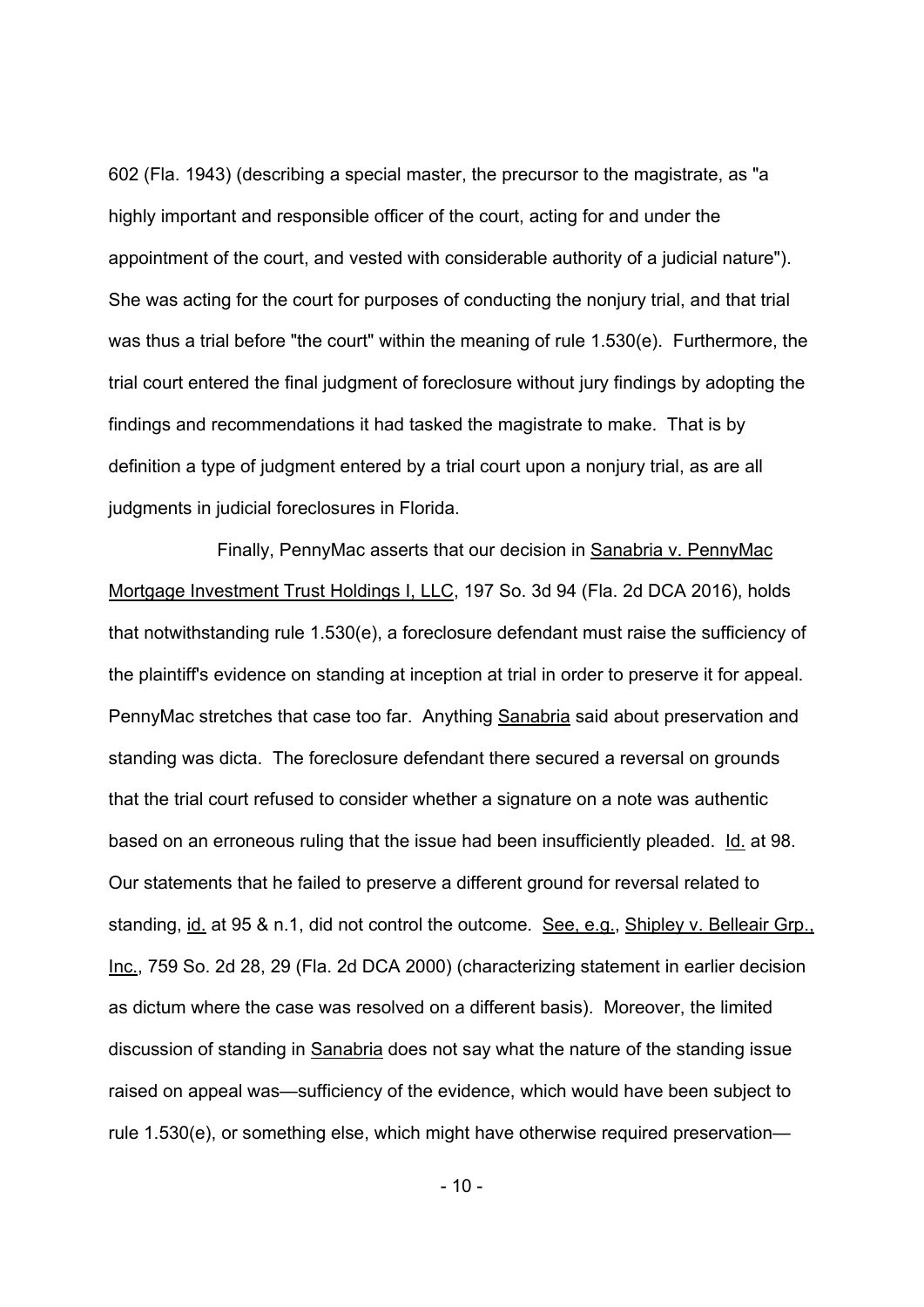and does not say whether the defendant-appellant argued rule 1.530 on appeal as a basis for not objecting in the trial court. For these reasons, we decline PennyMac's invitation to read Sanabria as holding that rule 1.530(e) contains an exception, completely missing from its text, for sufficiency challenges when the underlying issue is standing in a foreclosure case.

PennyMac failed to meet its burden of proving at trial that JPMorgan had standing when it filed the complaint. That requires us to reverse. We do not ordinarily give a party who has failed to prove its case at trial a do-over by remanding for retrial. Wolkoff v. Am. Home Mortg. Servicing, Inc., 153 So. 3d 280, 283 (Fla. 2d DCA 2014) (citing Correa, 118 So. 3d at 956). Seeing no principled basis to depart from that rule here, we remand for entry of judgment in Mr. Winchel's favor.<sup>5</sup> See, e.g., Morgan Stanley & Co. v. Coleman (Parent) Holdings Inc., 955 So. 2d 1124, 1131 (Fla. 4th DCA 2007) (reversing and remanding for entry of judgment where plaintiff failed to meet its burden of proof on issue where it bore that burden).

Reversed; remanded with instructions.

<sup>&</sup>lt;sup>5</sup>In foreclosure cases where standing at inception has not been proven, we ordinarily have remanded for entry of an order of involuntary dismissal. Many of those opinions make clear that the defendant moved for an involuntary dismissal during trial, which would, of course, make remand for entry of such an order appropriate. See, e.g., May, 150 So. 3d at 248-49. Others do not disclose whether such a motion was made. See, e.g., Dhanik v. HSBC Bank USA, Nat'l Ass'n, 210 So. 3d 113, 115 (Fla. 2d DCA 2016). Here, it is clear that no motion for involuntary dismissal was made—Mr. Winchel's attorney was absent from the trial—and remand for an order of involuntary dismissal is thus inappropriate. See Fla. R. Civ. P. 1.420(b) (providing that a "party may move" for an involuntary dismissal); Colson v. State Farm Bank, F.S.B., 183 So. 3d 1038, 1041 (Fla. 2d DCA 2015) (stating that remand for an order of involuntary dismissal is inappropriate where no such motion was made). Mr. Winchel argues that we should remand for entry of a judgment in his favor, and because PennyMac failed to prove at trial that which it was required to prove in order to win a judgment after trial, we agree.